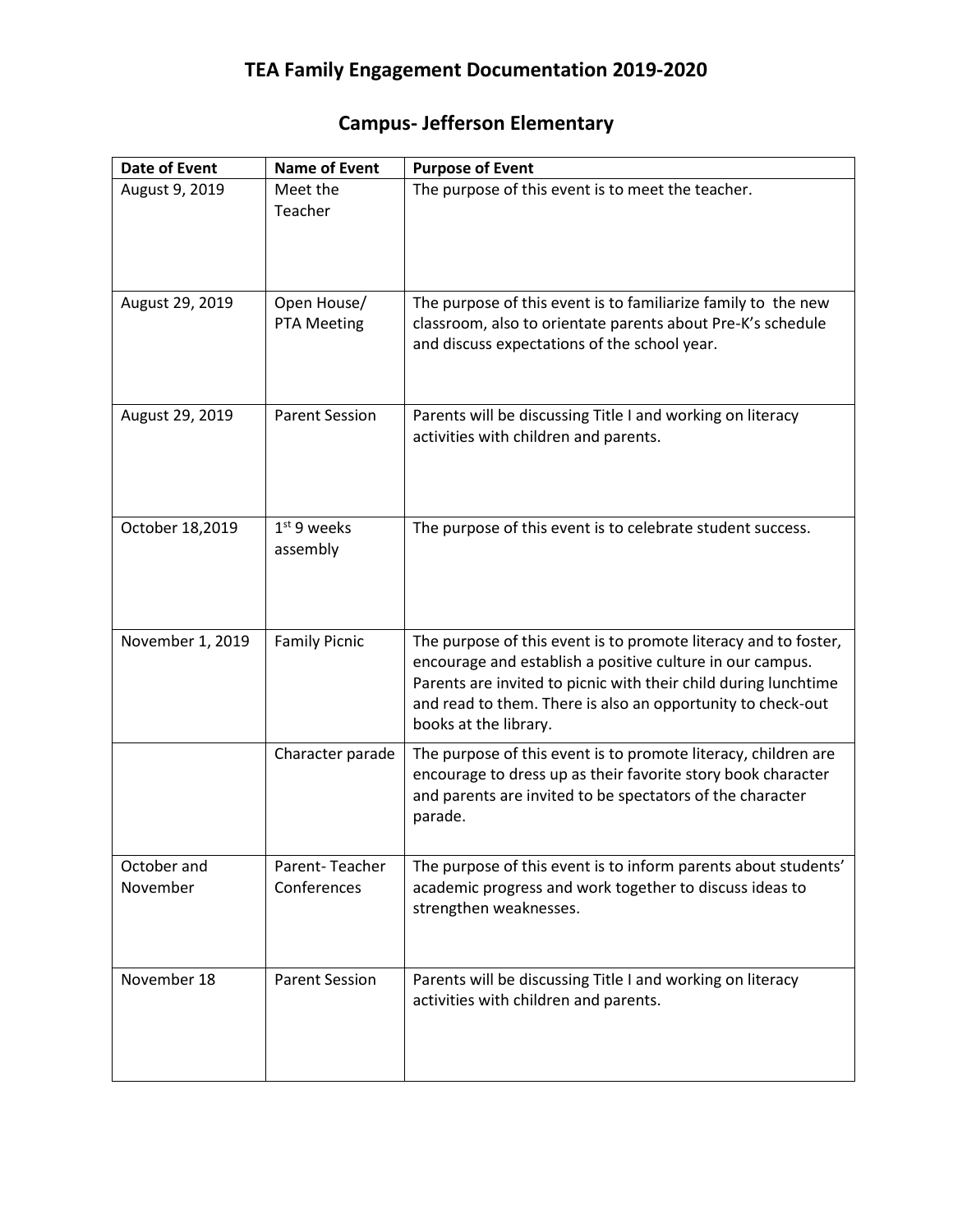## **Campus- Jefferson Elementary**

| November 21,<br>2019        | Thanksgiving<br>Feast                         | The purpose of this event is to provide parents and children<br>the opportunity to celebrate Thanksgiving.                                                                                                                                                                              |  |  |
|-----------------------------|-----------------------------------------------|-----------------------------------------------------------------------------------------------------------------------------------------------------------------------------------------------------------------------------------------------------------------------------------------|--|--|
| December 6, 2019            | <b>Literacy Night</b>                         | Parents were invited to participate with their child in literacy<br>activities, this promotes support and involvement in school<br>activities and functions.                                                                                                                            |  |  |
| Monday December<br>16, 2016 | Christmas<br>Program                          | Parents were invited to participate with their child in our<br>school sing a long, promotes support and involvement in<br>school activities and functions.                                                                                                                              |  |  |
|                             | $2nd$ 9 weeks<br><b>Award Assembly</b>        | The purpose of this event is to celebrate student success.                                                                                                                                                                                                                              |  |  |
|                             | 3rd 9 weeks<br>Awards<br>Assembly             | The purpose of this event is to celebrate student success.                                                                                                                                                                                                                              |  |  |
|                             | 4 <sup>th</sup> 9 weeks<br>Awards<br>Assembly | The purpose of this event is to celebrate student success.                                                                                                                                                                                                                              |  |  |
| April and May               | Parent-Teacher<br>Conferences                 | The purpose of this event is to inform parents about students'<br>academic progress and work together to discuss ideas to<br>strengthen weaknesses.                                                                                                                                     |  |  |
| March                       | <b>Family Picnic</b>                          | The purpose of this event is to promote literacy and to foster,<br>encourage and establish a positive culture in our campus.<br>Parents are invited to picnic with their child during lunchtime<br>and read to them. There is also an opportunity to check-out<br>books at the library. |  |  |